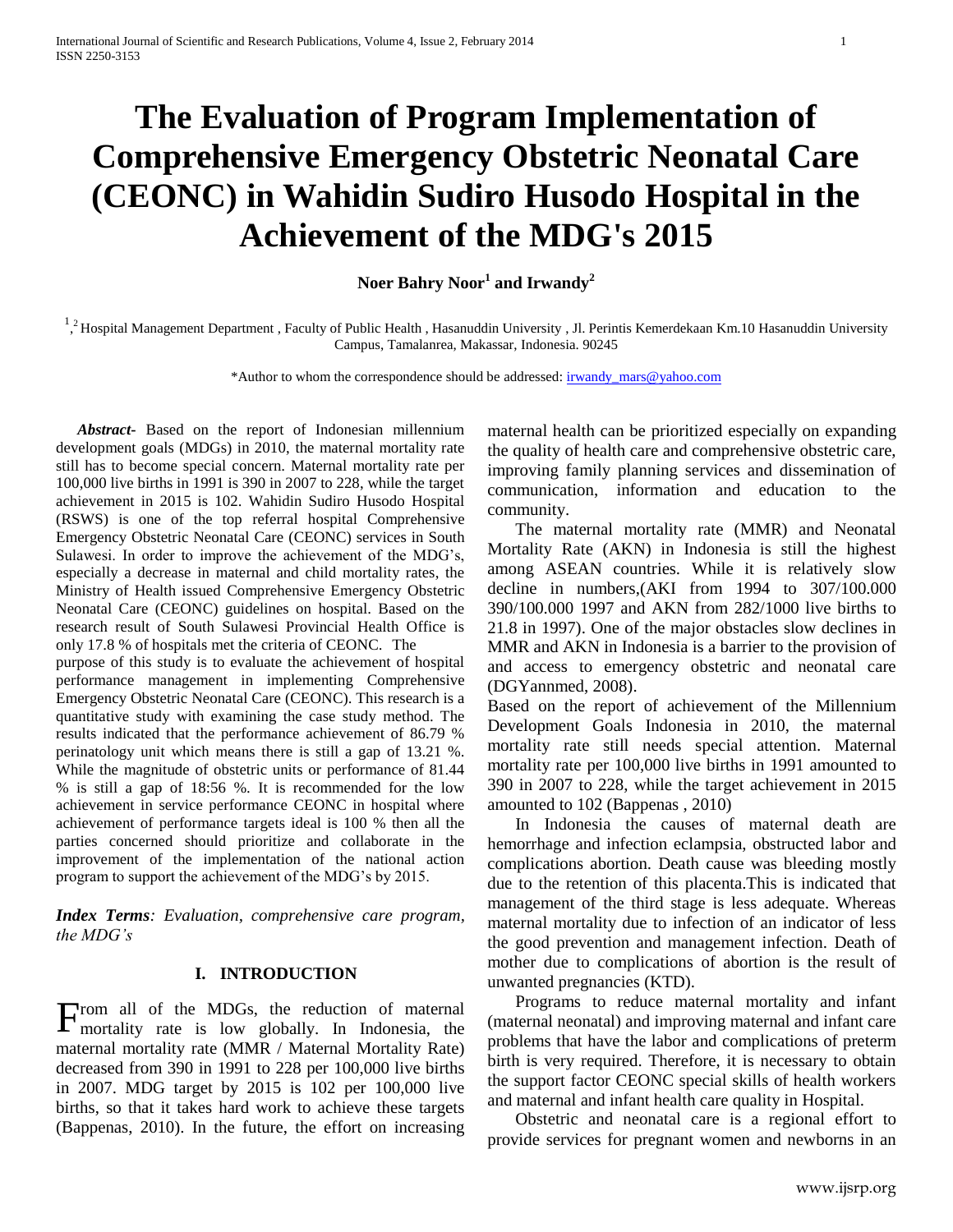integrated manner in the form of services Comprehensive Emergency Obstetric Neonatal (CEONC) at the Hospital of Obstetrics and Neonatal Emergency Services Association (BEONC) at the health center (PUSKESMAS) level. 24 Hours CEONC hospital is part of the referral system in the emergency services in maternal and neonatal, who was instrumental in reducing maternal and infant mortality of new baby birth. Key of CEONC success is the availability of appropriate health personnel competence, infrastructure, facilities and reliable management.

Results of research conducted in Yogyakarta indicates that there are still many obstacles encountered in the implementation of the program at the hospital CEONC. In order to improve the quality of health care in Yogyakarta Province, Provincial Health Office D.I Yogyakarta in cooperation with the Quality of Health Services conducted a study beginning CEONC activities aimed to look into the readiness of hospital emergency obstetric referral hospital in DIY. This was conducted in 10 hospitals were randomly selected, and the result gives the following picture (Quality of Health Care Agency of Yogyakarta,2006):

- 1. SOP is used as a reference in the service / is still plenty of action has not been found in a particular service unit.
- 2. The lack of trained personnel in a hospital emergency room referral in accordance with the services provided by the unit.
- 3. Have not found the presence of the midwife in emergency scheduling at each hospital.
- 4. Most hospitals have not yet visited who work fulltime.
- 5. System acceptance referral from the referrer and feedback to the referrer does not have a clear path.
- 6. There is no feedback system acceptance of referral to the referring hospital and / or vice versa.
- 7. Activities that do not have this specific portion in program evaluation for quality guard.
- 8. Not infrequently found that access to the maternity ward was difficult, it is probably due to spatial design hospitals that have not right/ appropriate.
- 9. No procedure / system of hospitals reporting to the local health service.
- 10. Still found some hospitals that do not have a regular schedule in order to develop a midwife - BEONC.
- 11. Drug storage without labels.
- 12. The need for blood in hospitals are generally supplied directly from the nearest PMI, this is done because of the availability of blood bank at the hospital has not been found.
- 13. Have not found the routine evaluation schedule for ambulance provided.

At the level of South Sulawesi Province Neonatal Care Management Comprehensive Emergency Obstetric Complications (CEONC) in the hospital is still very low , based on data submitted by the South Sulawesi Provincial Health Office amounted to only 17.8 % of hospitals met the criteria CEONC. (Kadinkes South Sulawesi Province, 2012).

One of hospitals that became the main reference CEONC services in South Sulawesi is Wahidin Sudiro Husodo hospital in Makassar. Role of Wahidin Sudiro Husodo hospital in Makassar in achieving the MDG 's by 2015 is enormous decreased , especially in maternal and child mortality . Regarding to some of the problemsabove, it is necessary to do a study to evaluate the implementation of the CEONC program in Wahidin Sudiro Husodo hospital in Makassar. The purpose of this study is to evaluate the implementation of the Neonatal Comprehensive Emergency Obstetric Care (CEONC) in Wahidin Sudirohusodo Hospital Makassar.

## **II. MATERIAL AND METHODS**

#### **2.1 Study Area**

The experiment was conducted at the Wahidin Sudiro Husodo Hospital on the Perinatology Unit and the Obstetrics Unit is CEONC program implementation unit at the hospital.

#### **2.2 Research design, Sample and Data Collection**

This research is examined as a case study with a quantitative approach which assessing the achievement of performance standards implementation CEONC Program in Hospital using questionnaires, field observation and document study. Then, in assessing the factors inhibiting the implementation of the field program conducted with a qualitative approach by conducting in-depth interviews with informants responsible for key of CEONC programs in Wahidin Sudiro husodo Hospital Makassar.

#### **III. RESULTS AND DISCUSSION**

Implementation of comprehensive care program in Wahidin Sudiro Husodo Hospital Makassar divided into two units implementing the program and obstetric Perinatology unit.

Table 1.Result of performance evaluation of the implementation of the Perinatology Unit of CEONC programs in Wahidin Sudiro husodo Hospital Makassar in 2013.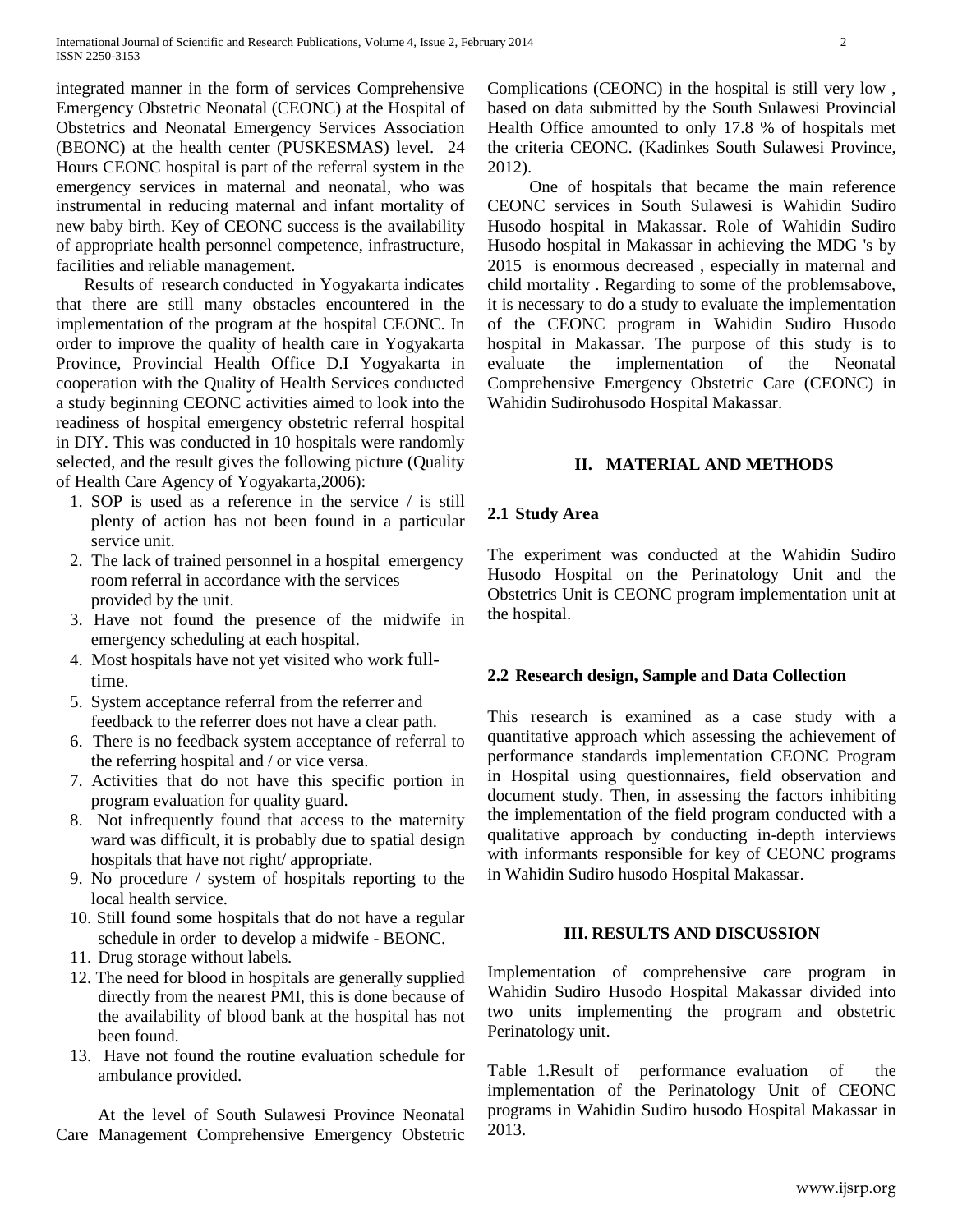| N <sub>0</sub>                | <b>Monitoring Point</b>    | <b>Required</b> | <b>Actual</b><br><b>Value</b> |
|-------------------------------|----------------------------|-----------------|-------------------------------|
| A.                            | <b>STANDAR INPUT</b>       |                 |                               |
| $\mathbf{1}$                  | Hand washing area          | 12              | 8                             |
| $\overline{2}$                | <b>Areas Resuscitation</b> |                 |                               |
|                               | and Stabilization in       | 35              | 33                            |
|                               | Neonates Space / ER        |                 |                               |
| 3                             | Special care units         | 58              | 54                            |
| $\overline{4}$                | intensive care units       | 65              | 53                            |
| 5                             | <b>Lactation Area</b>      | $\overline{7}$  | $\overline{7}$                |
| 6                             | <b>Washing Incubator</b>   | 5               | $\overline{4}$                |
| Total                         |                            | 182             | 159                           |
| Percentage                    |                            | 87.36%          |                               |
|                               | <b>MANAGEMENT</b>          |                 |                               |
| <b>B.</b>                     | <b>STANDARD/</b>           |                 |                               |
|                               | <b>MANAGEMENT</b>          |                 |                               |
| 1                             | References                 | 1               | 1                             |
| $\overline{2}$                | <b>Medical Records</b>     | $\overline{3}$  | $\overline{3}$                |
| 3                             | <b>Human Resource</b>      | 18              | 17                            |
|                               | Management                 |                 |                               |
| 4                             | Management quality         | 5               | 1                             |
| 5                             | Maintenance                | 3               | 3                             |
|                               | Management                 |                 |                               |
| <b>TOTAL</b>                  |                            | 30              | 25                            |
| Percentage                    |                            | 83.33%          |                               |
| <b>OVERALL TOTAL</b>          |                            | 212             | 184                           |
| <b>Performance Percentage</b> |                            | 86.79%          |                               |

Source: Primary Data, 2013

Assessment of performance in this study were divided into two standards that includes: Standard Input includes Hand Wash Area, Area Resusuitasi and Stabilization in Space Neonatal / ICU, Special Care Unit, Intensive Care Unit, Area Lactation, Washing Area Incubators, and Management Standards, among others: Reference, medical records, human resources, Quality Management, Maintenance Management overall assessed on each of the program implementation unit of CEONC programs in Wahidin Sudiro Husodo Hospital Makassar.

Based on Table 1 above it can be seen that for the total performance of CEONCprograms new perinatalogy achieve massive performance of 86.79 % with the expected ideal number which is equal to 100 % or there is still a gap of 13:21 %.

**Table 2**. The results of the performance evaluation of the implementation of the comprehensive care of Obstetrics Unit of Wahidin Sudiro Husodo Hospital, Makassar in 2013

| N <sub>0</sub>       | <b>No point Monitoring</b>           | <b>Required</b> | <b>Actual</b><br>Value |  |
|----------------------|--------------------------------------|-----------------|------------------------|--|
| A.                   | <b>STANDARD</b><br><b>INPUT</b>      |                 |                        |  |
|                      | Efforts PI (                         |                 |                        |  |
| $\mathbf{1}$         | Processing Area +<br>Wash Hand Tool) | 12              | 9                      |  |
| $\overline{c}$       | Space Stabilization                  | 34              | 30                     |  |
| $\frac{3}{4}$        | Delivery Room                        | 21              | 14                     |  |
|                      | <b>Intensive Care</b>                | 27              | 26                     |  |
| 5                    | <b>Surgery Room</b>                  | 67              | 59                     |  |
| Total                |                                      | 161             | 138                    |  |
| Percentage           |                                      | 85.71%          |                        |  |
|                      | <b>STANDAR</b>                       |                 |                        |  |
| <b>B.</b>            | <b>PENGELOLAAN</b>                   |                 |                        |  |
|                      | /MANAJEMEN                           |                 |                        |  |
| $\mathbf{1}$         | References                           | $\overline{5}$  | 5                      |  |
| $\overline{2}$       | <b>Medical Records</b>               | $\overline{3}$  | $\overline{2}$         |  |
|                      | <b>Human Resource</b>                |                 |                        |  |
| 3                    | Management                           | 17              | 9                      |  |
| $\overline{4}$       | Management quality                   | 5               | 1                      |  |
|                      | Maintenance                          |                 |                        |  |
| 5                    | Management                           | 3               | 3                      |  |
| Total                |                                      | 33              | 20                     |  |
| Percentage           |                                      | 60.61%          |                        |  |
|                      |                                      |                 |                        |  |
| <b>OVERALL TOTAL</b> |                                      | 194             | 158                    |  |
|                      | <b>Performance Percentage</b>        | 81.44%          |                        |  |

Source: Primary Data , 2013

Achievement of the obstetric unit performance is still below the unit Perinatology. Based on the table above it can be seen that for the total performance of the program in CEONC unit new perinatalogy achieve massive performance of 81.44 % with the expected ideal number which is equal to 100% or there is still a gap of 18.56 %.

In perinatalogy unit on standard input unit which includes hand washing area, an area in the room resuscitation and stabilization of neonates / ER, a special care unit, intensive care unit, and lactation and washing areas incubator, the required value is equal to 182 but the achievement of a new perinatalogy units at 159 or amounted to 87.36 %.

Similarly, the standard input on the obstetric unit which includes (Hand washing Area + Processing Equipment), stabilization room , birthing room , intensive care and operating rooms , the values obtained for only 138 of the total value of which amounted to 161 ideal new or achievement of 85.71 %.

The low of performance achievement of both unit caused the standard input contains a lot of standard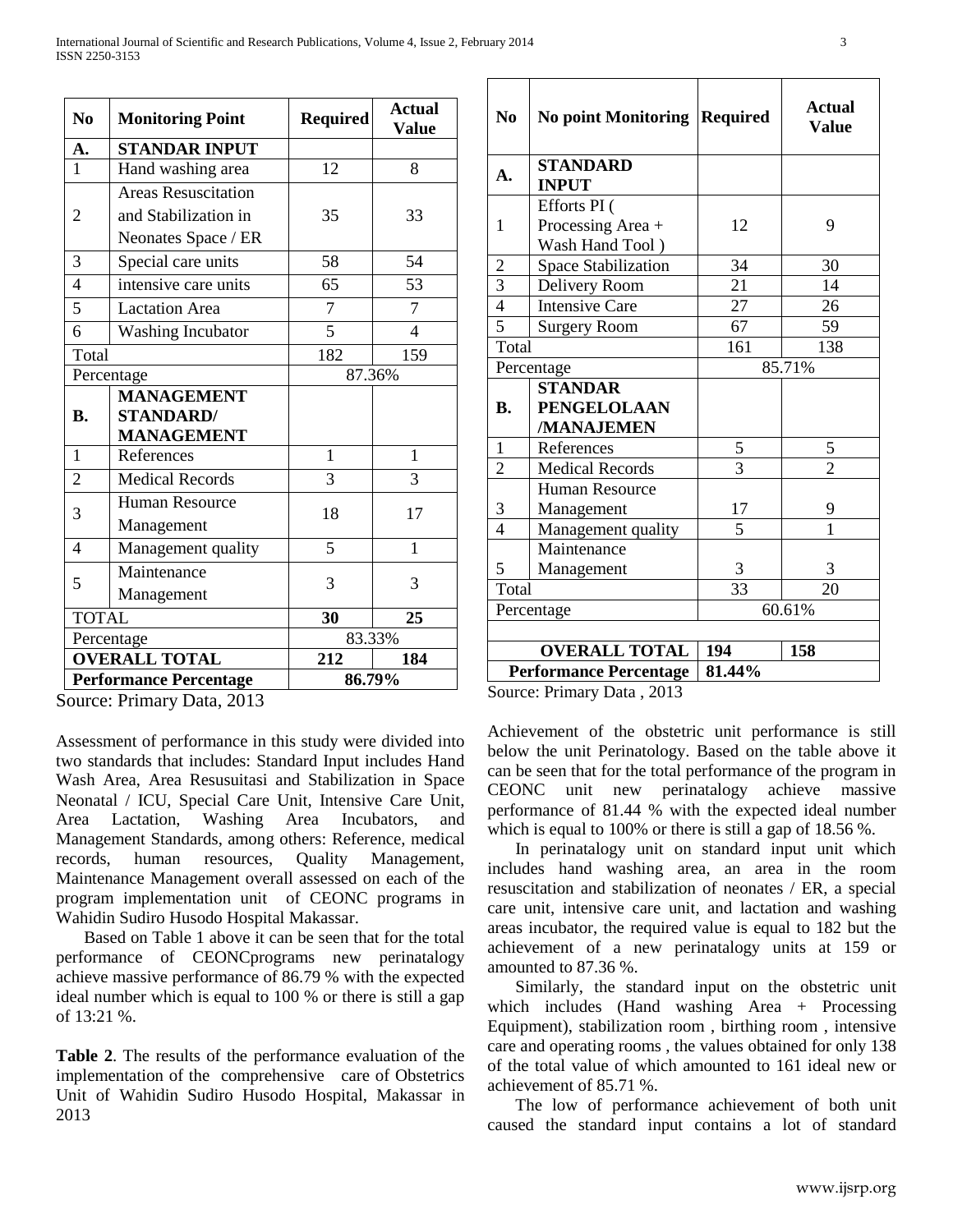equipment, consumables, medicines and building where the development process Wahidin sudiro Husodo hospital initially patchy still not meet the standards in terms of space and equipment ideal for hospital general and in particular CEONC program. This can be seen in excerpts interviews respondents:

*"Start of construction of the CEONC building has not been in accordance with the proper layout or in accordance with the guidelines, is still patchy"(EM) "Already built, dismantled again since the beginning of development is not true" " After the construction of the building is finished, I asked why there is no installation such as oxygen, suction, and other" (EM). "We have limited land area" ( EM .)*

In addition it is necessary to improve and develop the huge financial support from the hospital, but of course not all can be accommodated as well as the many other priorities that should be done with limited funds. This can be seen in the following interview:

*".... it will be fixed, no funds, run out of funds" (EM) "Funding assistance from the Headquarter is still limited" (EM)" The isolation room still has a negative pressure, maybe the cost is too big so it cannot be fulfilled" (EM)*

In the standards management that includes a reference management, medical records, human resource management, quality management and maintenance management, the unit value required perinatalogy is 30 but new achievement perinatalogy units by 25 or by 83.33 % while for obstetric units get a value of 20 of the total value of 33 or attainment of an ideal is still very low , amounting to 60.61%.

Related problems faced by HR management is related to the lack of power in terms of both quantity and quality as the respondents expressed as follows:

*"Our human resources in terms of quantity and quality was still lacking" (EM). " If it's NICU ratio of nurse is 1 patients 1 nurse , we cannot fulfill that, we nurse our patients 5, 2-3 only to watch the day or night " ( EM )"We make the calculation, we need 32 people now that we've got only 24"*

*"We actually need pharmacy; there is one in this new year but not in a full-time status to manage parental nutrition"In terms of quantity and quality, culture,* 

*motivation and performance is still low, especially nurses, this can be seen in the results of the interview as follows:*

*"Even if we have a little of HR personnel, but HR should be cultured, cultured as nurses" (EM) "If* 

*8 hour shift then should be 8 hours all subjects, but our nurse casually in and out, without permission* 

*"If the night watch , nurses go to bed and sometimes sleep in the perfect place, nobody knows where they are"*

*Availability of Standard Operating Procedure is still very limited in terms of amount and still need to be improved, it can be seen from the following interview: "We have made the SOP since 2007 to 2010, but for now may have to be revised but we have not had time to make it" (EM)*

"One thing we cannot do it all well, SOP, the data, because we do not have a secretary, administrative, as required"

System monitoring and evaluation and reporting system is still an obstacle, such as data reporting, monthly, quarterly and yearly has not been done. *" During the time of Kars accreditation from KARS team I just found out that there are perinatal activities and maternal to the health ministry , there formula RL 3.4 and RL.3.5"*

*"So far, the RM person who manages it, but after I checked with our data, very much difference" "No administrative staff to take care of reporting"*

When asked about what programs need to be developed to improve CEONC in Wahidin Sudiro Husodo Hospital respondents answered:

*"Referral information network system, need to be developed ... it's so good is if there is a midwife willing to send referrals will sound an alarm tone and the tone will not stop alarming until it is answered, so it will be missed he would send an emergency mother, later answered what is acceptable "da" tone place and if there is no management of emergencies will be answered and directed to another hospital"*

*" ... If there is a case would be sent, the RS will be ready"*

*" If we're good, we should be ready for training places, it is still in Jakarta who hold"*

*"The most important of all is the data, I cannot manage my data properly, there must be a special person who understands about managing health about it"*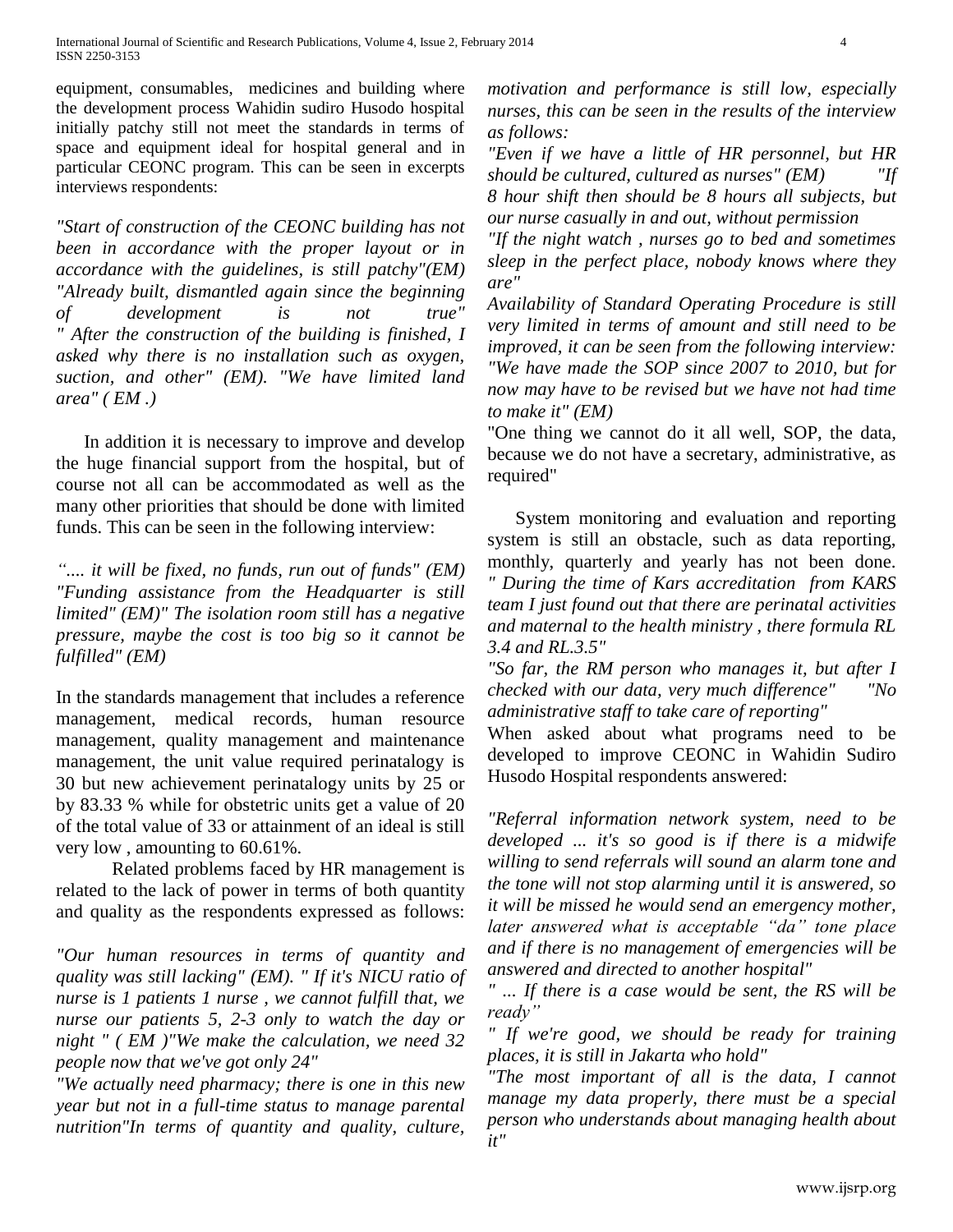Based on some of the interview eabove it can be seen that in terms of the input, that should be the primary concern of the hospital is a data management and health information on the activities CEONC RS, it is becoming important because good data management will become a source of making more accurate planning and materials to evaluate the program.

Based on the results of research conducted then formulated several recommendations related services CEONC in Wahidin sudiro Husodo hospital in Makassar :

- a. In making planning and development activities both in terms of provision of infrastructure such as buildings and equipment should always be guided by the standards of facilities and infrastructure at the hospital CEONC set by the Ministry of Health.
- b. Increasing CEONC is a national event which is one of the national strategy to reduce Maternal Mortality and Child in Indonesia for the achievement of the MDG 's 2015 and Wahidin sudiro Husodo hospitalis is a referral center in eastern part of Indonesia. It needs a great support from the hospital management on this program in particular in the allocation of funding.
- c. Need to increase the work motivation and work culture to all the service personnel, especially nurses continually by conducting training in which is not only focused on patient care skills but the ability to present the best service so that later they can do a good job, discipline and responsibility .
- d. Monitoring and evaluation systems need to be developed by conducting regular performance appraisal system to all staff as a material for developing programs of reward and punishment which is expected to increase motivation, discipline and employee's satisfaction.
- e. The need for the specialized administrative recruitment for data management and CEONC reporting regularly
- f. The need for the development of an integrated information system so that the data validation and reporting can be more accurate.
- g. As a referral center in eastern Indonesia, especially in the province of South Sulawesi,Wahidin sudiro Husodo hospital should develop networks and integrated with other hospitals which will help in patient referral system.

# **CONCLUSION**

CEONC performance achievement in the unit perinatalogiy in Wahidin sudiro Husodo hospital in Makassar achieve the scale performance of 86.79 % with the expected ideal number which is equal to 100 % or there is still a gap of 13:21 %. While the new obstetrics unit achieve massive performance by 81.44 % or there is still a gap of 18.56 %

## **SUGGESTION**

It is recommended for the low achievement in service performance CEONC Wahidin sudiro Husodo hospital where achievement of performance targets ideal is 100 % then all the parties concerned should prioritize and collaborate in the improvement of the implementation of the national action program to support the achievement of the MDG's by 2015.

# **ACKNOWLEDGEMENT**

Authors highly appreciate, would like to thank to the Head of Wahidin Sudiro Husodo hospital who have given a permission of research commencement and a very kind cooperation during the field study in the hospital. Hence, we thank to the staffs of the Hospital for their great assistance and effort in sampling collection process. We grateful thanks to the statistical analyses members for their very good work for analysis in accordance .

# **REFERENCES**

- 1. Bappenas , ( 2010) . Reports the achievement of the millennium development goals in Indonesia. Ministry of National Development Planning, Indonesia.
- 2. Agency for Health Care Quality,(2006).Evaluation of Neonatal Obtetri Comprehensive Emergency Services 24 hours (CEONC) . Yogyakarta.
- 3. Central Bureau of Statistics , ( 2007) . Indonesia Demographic and Health Survey ( IDHS ) 2007.